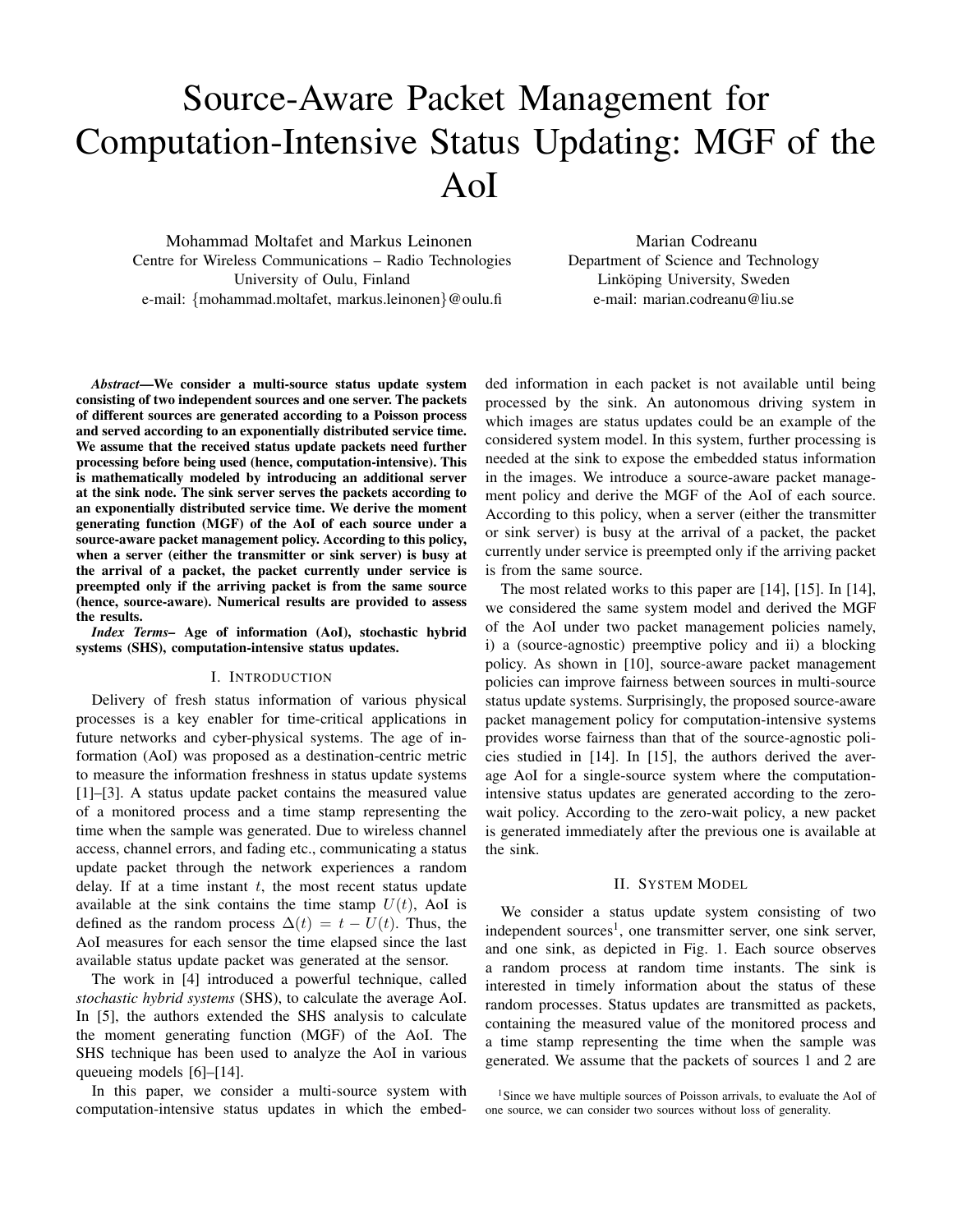

Fig. 1: The considered computation-intensive status update system.

generated according to the Poisson process with rates  $\lambda_1$  and  $\lambda_2$ , respectively, and the packets are served by the transmitter server according to the exponentially distributed service time with mean  $1/\mu$ . We assume that the embedded information in each packet is revealed to the sink only after being processed by the sink server which serves the packets according to the exponentially distributed service time with mean  $1/\alpha$ .

Let  $\rho_1 = \lambda_1/\mu$  and  $\rho_2 = \lambda_2/\mu$  be the load of source 1 and 2, respectively. The packet generation in the system follows the Poisson process with rate  $\lambda = \lambda_1 + \lambda_2$ , and the overall load at the transmitter server is  $\rho = \rho_1 + \rho_2 = \lambda/\mu$ .

## *A. Source-Aware Packet Management Policy*

The system size is two packets, one at the transmitter server and one at the sink server (i.e., there are no waiting queues).

On both transmitter and sink sides, when a packet arrives, the possible packet of the same source (hence, *source-aware*) at a server is replaced by the new packet, otherwise; the arriving packet is blocked and cleared.

# III. THE SHS TECHNIQUE TO CALCULATE MGF

In the following, we briefly present how to use the SHS technique for our MGF analysis in Section IV. We refer the readers to [4], [5] for more details.

The SHS technique models a queueing system through the states  $(q(t), \mathbf{x}(t))$ , where  $q(t) \in \mathcal{Q} = \{0, 1, \dots, m\}$ is a continuous-time finite-state Markov chain that describes the occupancy of the system and  $\mathbf{x}(t) = [x_0(t) \cdots x_n(t)] \in \mathbb{R}^{1 \times (n+1)}$  is a continuous process that describes the evolution of age-related processes in the system. Following the approach in [4], [10], we label the source of interest as source 1 and employ the continuous process  $x(t)$  to track the age of source 1 updates at the sink.

The Markov chain  $q(t)$  can be presented as a graph  $(Q, \mathcal{L})$ where each discrete state  $q(t) \in \mathcal{Q}$  is a node of the chain and a (directed) link  $l \in \mathcal{L}$  from node  $q_l$  to node  $q'_l$  indicates a transition from state  $q_l \in \mathcal{Q}$  to state  $q_l' \in \mathcal{Q}$ .

A transition occurs when a packet arrives or departs in the system. Since the packets are generated according to the Poisson process and the service time is exponentially distributed, transition  $l \in \mathcal{L}$  from state  $q_l$  to state  $q'_l$  occurs with the exponential rate  $\lambda^{(l)}\delta_{q_l,q(t)}$ , where the Kronecker delta function  $\delta_{q_l,q(t)}$  ensures that the transition l occurs only when the discrete state  $q(t)$  is equal to  $q_l$ . When a transition l occurs, the discrete state  $q_l$  changes to state  $q'_l$ , and the continuous state  $x$  is reset to  $x'$  according to a binary reset map matrix  $\mathbf{A}_l \in \mathbb{B}^{(n+1)\times(n+1)}$  as  $\mathbf{x}' = \mathbf{x} \mathbf{A}_l$ . In addition, as long as state  $q(t)$  is unchanged we have  $\dot{\mathbf{x}}(t) \triangleq \frac{\partial \mathbf{x}(t)}{\partial t} = 1$ , where 1 is the row vector  $[1 \cdots 1] \in \mathbb{R}^{1 \times (n+1)}$ .

Note that unlike in a typical continuous-time Markov chain, a transition from a state to itself (i.e., a self-transition) is possible in  $q(t) \in \mathcal{Q}$ . In the case of a self-transition, a reset of the continuous state x takes place, but the discrete state remains the same. In addition, for a given pair of states  $\bar{q}, \hat{q} \in \mathcal{Q}$ , there may be multiple transitions l and l' so that the discrete state changes from  $\bar{q}$  to  $\hat{q}$  but the transition reset maps  $A_l$  and  $A_{l'}$  are different (for more details, see [4, Section III]).

To calculate the MGF of the AoI using the SHS technique, the state probabilities of the Markov chain, the correlation vector between the discrete state  $q(t)$  and the continuous state  $\mathbf{x}(t)$ , and the correlation vector between the discrete state  $q(t)$ and the exponential function  $e^{s\mathbf{x}(t)}$ ,  $s \in \mathbb{R}$ , need to be defined. Let  $\pi_q(t)$  denote the probability of being in state q of the Markov chain. Let  $\mathbf{v}_q(t) = [v_{q0}(t) \cdots v_{qn}(t)] \in \mathbb{R}^{1 \times (n+1)}$ denote the correlation vector between the discrete state  $q(t)$ and the continuous state  $\mathbf{x}(t)$ . Let  $\mathbf{v}_q^s(t) = [v_{q0}^s(t) \cdots v_{qn}^s(t)] \in$  $\mathbb{R}^{1 \times (n+1)}$  denote the correlation vector between the state  $q(t)$ and the exponential function  $e^{sx(t)}$ . Accordingly, we have

$$
\pi_q(t) = \Pr(q(t) = q) = \mathbb{E}[\delta_{q,q(t)}], \ \forall q \in \mathcal{Q}, \tag{1}
$$

$$
\mathbf{v}_q(t) = [v_{q0}(t) \cdots v_{qn}(t)] = \mathbb{E}[\mathbf{x}(t)\delta_{q,q(t)}], \ \forall q \in \mathcal{Q}, \quad (2)
$$

$$
\mathbf{v}_q^s(t) = [v_{q0}^s(t) \cdots v_{qn}^s(t)] = \mathbb{E}[e^{s\mathbf{x}(t)}\delta_{q,q(t)}], \ \forall q \in \mathcal{Q}. \tag{3}
$$

Let  $\mathcal{L}'_q$  denote the set of incoming transitions and  $\mathcal{L}_q$  denote the set of outgoing transitions for state  $q$ , defined as

$$
\mathcal{L}'_q = \{l \in \mathcal{L} : q'_l = q\}, \quad \mathcal{L}_q = \{l \in \mathcal{L} : q_l = q\}, \ \forall q \in \mathcal{Q}.
$$

Following the ergodicity assumption of the Markov chain  $q(t)$ in the AoI analysis [4], [5], the state probability vector  $\pi(t) =$  $[\pi_0(t)\cdots\pi_m(t)]$  converges uniquely to the stationary vector  $\bar{\pi} = [\bar{\pi}_0 \cdots \bar{\pi}_m]$  satisfying

$$
\bar{\pi}_q \sum_{l \in \mathcal{L}_q} \lambda^{(l)} = \sum_{l \in \mathcal{L}'_q} \lambda^{(l)} \bar{\pi}_{q_l}, \forall q \in \mathcal{Q}, \tag{4}
$$

$$
\sum_{q \in \mathcal{Q}} \bar{\pi}_q = 1. \tag{5}
$$

Further, it has been shown in [5, Theorem 1] that under the ergodicity assumption of the Markov chain  $q(t)$ , if we can find a non-negative limit  $\bar{\mathbf{v}}_q = [\bar{v}_{q0} \cdots \bar{v}_{qn}], \forall q \in \mathcal{Q}$ , for the correlation vector  $v_q(t)$  satisfying

$$
\bar{\mathbf{v}}_q \sum_{l \in \mathcal{L}_q} \lambda^{(l)} = \bar{\pi}_q \mathbf{1} + \sum_{l \in \mathcal{L}'_q} \lambda^{(l)} \bar{\mathbf{v}}_{q_l} \mathbf{A}_l, \ \ \forall q \in \mathcal{Q}, \quad (6)
$$

there exists  $s_0 > 0$  such that for all  $s < s_0$ ,  $\mathbf{v}_q^s(t)$ ,  $\forall q \in \mathcal{Q}$ , converges to  $\bar{\mathbf{v}}_q^s$  that satisfies

$$
\bar{\mathbf{v}}_q^s \sum_{l \in \mathcal{L}_q} \lambda^{(l)} = s \bar{\mathbf{v}}_q^s + \sum_{l \in \mathcal{L}_q'} \lambda^{(l)} [\bar{\mathbf{v}}_{q_l}^s \mathbf{A}_l + \bar{\pi}_{q_l} \mathbf{1} \hat{\mathbf{A}}_l], \ \ \forall q \in \mathcal{Q},
$$
\n(7)

where  $\hat{A}_l \in \mathbb{B}^{(n+1)\times(n+1)}$  is a binary matrix whose  $k, j$ th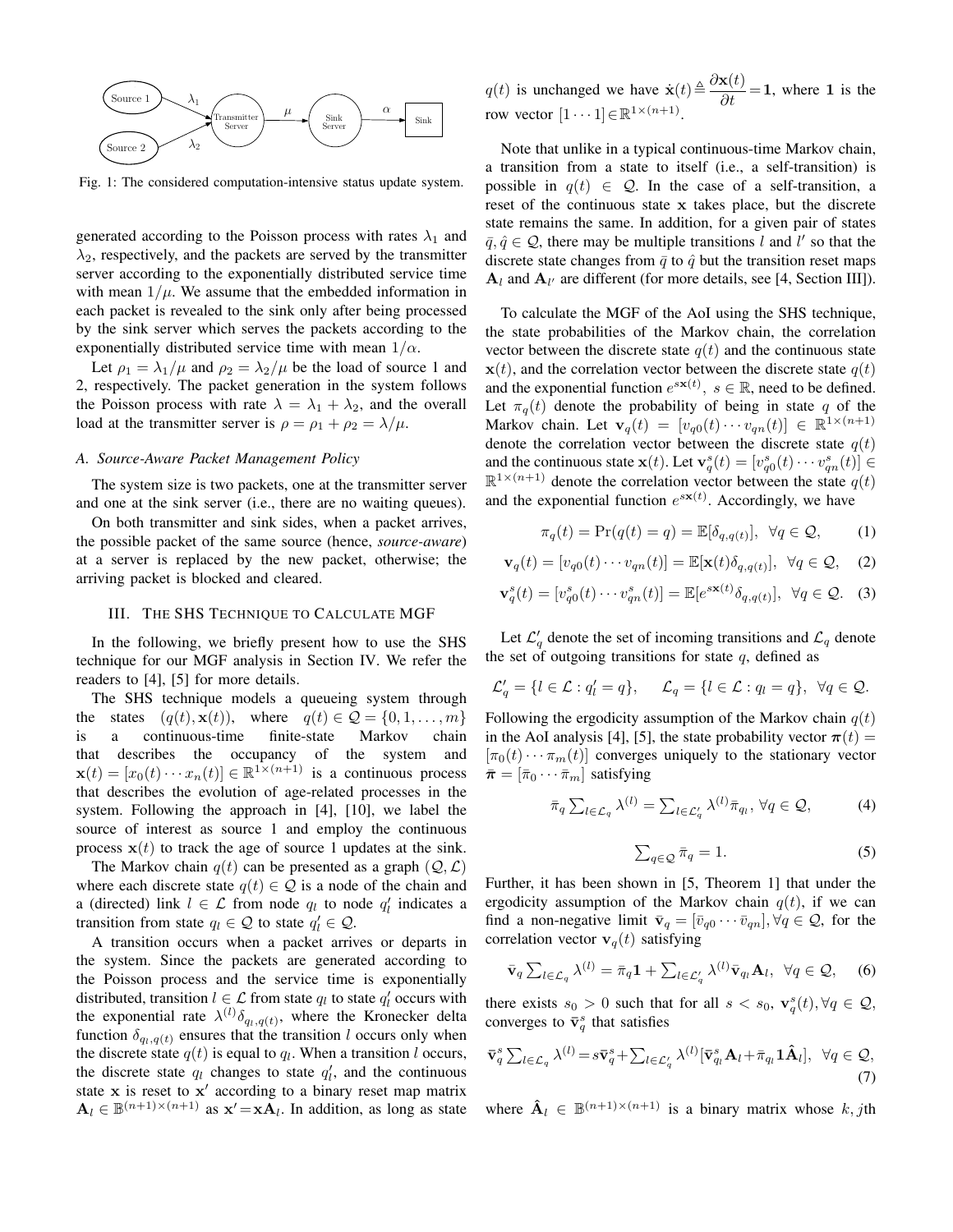element,  $\hat{A}_l(k, j)$ , is given as

$$
\hat{\mathbf{A}}_l(k,j) = \begin{cases} 1, & k=j, \text{and } j \text{th column of } \mathbf{A}_l \text{ is a zero vector,} \\ 0, & \text{otherwise.} \end{cases}
$$

(8)

Finally, the MGF of the state  $x(t)$ , which is calculated by  $\mathbb{E}[e^{s \mathbf{x}(t)}]$ , converges to the stationary vector [5, Theorem 1]

$$
\mathbb{E}[e^{s\mathbf{x}}] = \sum_{q \in \mathcal{Q}} \bar{\mathbf{v}}_q^s. \tag{9}
$$

As (9) implies, if we set the first element of continuous state  $x(t)$  to represent the AoI of source 1 at the sink, the MGF of the AoI of source 1 at the sink converges to

$$
M_{\Delta_1}(s) = \sum_{q \in \mathcal{Q}} \bar{v}_{q0}^s.
$$
 (10)

Thus, the main challenge in calculating the MGF of the AoI of source 1 using the SHS technique reduces to deriving the first elements of correlation vectors  $\bar{\mathbf{v}}_q^s$ ,  $\forall q \in \mathcal{Q}$ .

# IV. AOI ANALYSIS USING THE SHS TECHNIQUE

In this section, we use the SHS technique to calculate the MGF in (10) of each source under the considered packet management policy described in Section II-A.

The discrete states are  $0 = 00, 1 = 10, 2 = 20, 3 = 1$ 01,  $4 = 11$ ,  $5 = 21$ ,  $6 = 02$ ,  $7 = 12$ ,  $8 = 22$ . State  $q = a_1 a_2$ indicates that a packet of source  $a_1$  is in the transmitter server and a packet of source  $a_2$  is in the sink server. Note that  $a_1 = 0$ (resp.  $a_2 = 0$ ) indicates that the transmitter server (resp. the sink server) is idle.

The continuous process is  $\mathbf{x}(t) = [x_0(t) \ x_1(t) \ x_2(t)],$ where  $x_0(t)$  is the current AoI of source 1 at time instant t,  $\Delta_1(t)$ ,  $x_1(t)$  encodes what  $\Delta_1(t)$  would become if the packet that is in the sink server is delivered to the sink at time instant t, and  $x_2(t)$  encodes what  $\Delta_1(t)$  would become if the packet that is in the transmitter server is delivered to the sink at time instant  $t$ .

Recall that to calculate the MGF of the AoI of source 1 in (10), we need to find  $\bar{v}_{q0}^s, \forall q \in \mathcal{Q}$ , which are the solution of the system of linear equations in (7) with variables  $\bar{\mathbf{v}}_q^s, \forall q \in \mathcal{Q}$ . To form the system of linear equations  $(6)$  and  $(7)$ , for each state  $q \in \mathcal{Q}$ , we need to determine  $\bar{\pi}_q$  and  $\mathbf{A}_l$  and  $\mathbf{A}_l$  for each incoming transition  $l \in \mathcal{L}'_q$ , carried out next.

*1) Calculation of*  $\bar{\pi}_q \ \forall q \in \mathcal{Q}$ : The Markov chain for the discrete state  $q(t)$  is shown in Fig. 2. Using (4), (5), and the transition rates among the different states illustrated in Fig. 2, it can be shown that the stationary probability vector  $\bar{\pi}$  satisfies the following equations:

$$
\lambda \bar{\pi}_0 = \alpha \bar{\pi}_3 + \alpha \bar{\pi}_6,
$$
\n(11)  
\n
$$
(\lambda_1 + \mu) \bar{\pi}_1 = \lambda_1 \bar{\pi}_0 + \lambda_1 \bar{\pi}_1 + \alpha \bar{\pi}_4 + \alpha \bar{\pi}_7,
$$
\n
$$
(\lambda_1 + \mu) \bar{\pi}_2 = \lambda_2 \bar{\pi}_0 + \lambda_1 \bar{\pi}_2 + \alpha \bar{\pi}_5 + \alpha \bar{\pi}_8,
$$
\n
$$
(\lambda + \alpha) \bar{\pi}_3 = \mu \bar{\pi}_1 + \mu \bar{\pi}_4 + \mu \bar{\pi}_5,
$$
\n
$$
(\lambda_1 + \mu + \alpha) \bar{\pi}_4 = \lambda_1 \bar{\pi}_3 + \lambda_1 \bar{\pi}_4,
$$
\n
$$
(\lambda_1 + \mu + \alpha) \bar{\pi}_5 = \lambda_2 \bar{\pi}_3 + \lambda_1 \bar{\pi}_5,
$$
\n(11)



Fig. 2: The SHS Markov chain for the considered policy.

$$
(\lambda + \alpha)\bar{\pi}_6 = \mu \bar{\pi}_2 + \mu \bar{\pi}_7 + \mu \bar{\pi}_8,
$$
  
\n
$$
(\lambda_1 + \mu + \alpha)\bar{\pi}_7 = \lambda_1 \bar{\pi}_6 + \lambda_1 \bar{\pi}_7,
$$
  
\n
$$
(\lambda_1 + \mu + \alpha)\bar{\pi}_8 = \lambda_2 \bar{\pi}_6 + \lambda_1 \bar{\pi}_8,
$$
  
\n
$$
\sum_{q \in \mathcal{Q}} \bar{\pi}_q = 1.
$$

Solving  $(11)$ , the stationary probabilities are given as

$$
\bar{\pi}_0 = \frac{\alpha \mu}{\Psi}, \quad \bar{\pi}_1 = \frac{\alpha \lambda_1 (\alpha + \mu + \lambda)}{(\mu + \alpha) \Psi}, \quad \bar{\pi}_2 = \frac{\alpha \lambda_2 (\alpha + \mu + \lambda)}{(\mu + \alpha) \Psi},
$$
\n
$$
\bar{\pi}_3 = \frac{\alpha \mu}{\Psi}, \quad \bar{\pi}_4 = \frac{\lambda_1^2 \mu}{(\mu + \alpha) \Psi}, \qquad \bar{\pi}_5 = \frac{\lambda_1 \lambda_2 \mu}{(\mu + \alpha) \Psi}, \qquad (12)
$$
\n
$$
\bar{\pi}_6 = \frac{\lambda_2 \mu}{\Psi}, \quad \bar{\pi}_7 = \frac{\lambda_1 \lambda_2 \mu}{(\mu + \alpha) \Psi}, \qquad \bar{\pi}_8 = \frac{\lambda_2^2 \mu}{(\mu + \alpha) \Psi},
$$

where  $\Psi = (\lambda + \alpha)(\lambda + \mu)$ .

*2) Transition reset map matrices*  $A_l$  *and*  $A_l$ *:* The transitions and their effects on the continuous state  $x(t)$  are summarized in Table I. In the following, we explain the transitions in detail.

- *l=1*: A source 1 packet arrives at the transmitter server. With this transition the AoI of source 1 does not change, i.e.,  $x'_0 = x_0$ . This is because the arrival of source 1 packet does not yield an age reduction until it is delivered to the sink. Since the sink server is empty,  $x_1$  becomes irrelevant to the AoI of source 1 and thus, it does not matter what is assigned to  $x'_1$ . In this paper, when the system moves into a new state where  $x_i$  is irrelevant, we set  $x'_i = x_i$ ,  $i \in \{1, 2\}$ . Thus, for the transition  $l = 1$ , we have  $x'_1 = x_1$ . Since the arriving source 1 packet is fresh and its age is zero, we have  $x'_2 = 0$ .
- $\bullet$   $l=2$ : A source 2 packet arrives at the transmitter server. Similarly as for transition  $l = 1$ , we have  $x'_0 = x_0$  and  $x'_1 = x_1$ . Since the arriving packet is a source 2 packet, its delivery does not change the AoI of source 1, and thus, we have  $x_2' = x_1$ . The reset maps of transition  $l = 11$ can be derived similarly.
- $\bullet$   $l=3$ : A source 1 packet is in the transmitter server, the sink server is idle, and a source 1 packet arrives. According to the source-aware policy, the source 1 packet that is under service is preempted by the arriving packet.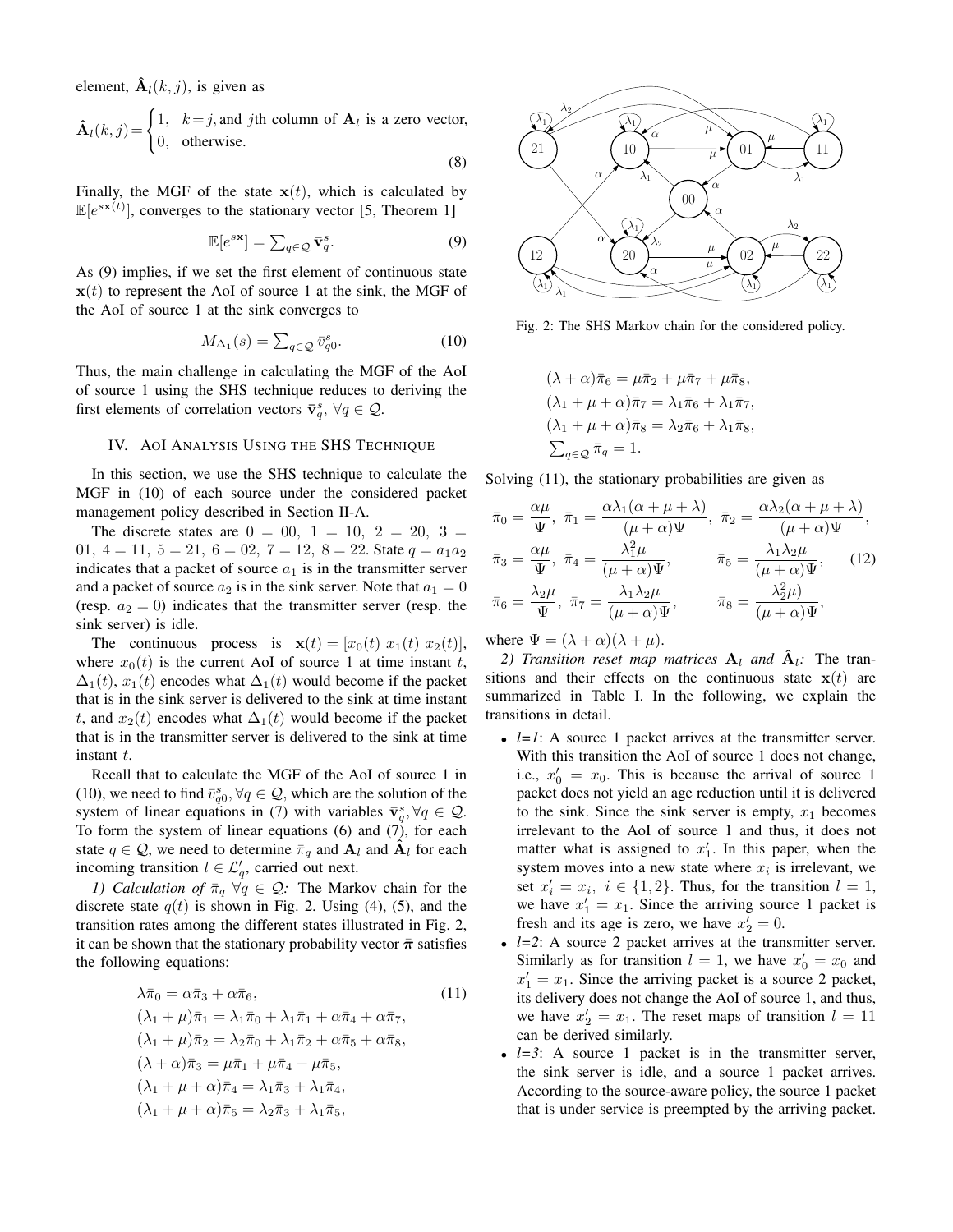| l  | $q_l \rightarrow q'_l$ | $\overline{\lambda^{(l)}}$ | $\mathbf{xA}_l$                                 | ${\bf A}_l$                                                                                | $\ddot{\mathbf{A}}_l$                                                                  |
|----|------------------------|----------------------------|-------------------------------------------------|--------------------------------------------------------------------------------------------|----------------------------------------------------------------------------------------|
| 1  | $00 \rightarrow 10$    | $\lambda_1$                | $[x_0 x_1 0]$                                   | $\mathbf 1$<br>0<br>0<br>$\mathbf 0$<br>$\,1$<br>$\mathbf{0}$<br>$\bf{0}$<br>0<br>0        | $\mathbf 0$<br>0<br>0<br>$\overline{0}$<br>0<br>0<br>$\mathbf 1$<br>0<br>0             |
| 2  | $00 \rightarrow 20$    | $\lambda_2$                | $[x_0 x_1 x_1]$                                 | $\mathbf 1$<br>0<br>0<br>$\mathbf{0}$<br>1<br>1<br>0<br>0<br>0                             | $\overline{0}$<br>0<br>0<br>$\mathbf{0}$<br>0<br>0<br>0<br>0<br>0                      |
| 3  | $10 \rightarrow 10$    | $\lambda_1$                | $[x_0 x_1 0]$                                   | $\mathbf 1$<br>0<br>0<br>0<br>$\mathbf 1$<br>0<br>0<br>0<br>0                              | $\mathbf 0$<br>0<br>0<br>0<br>0<br>0<br>$\mathbf{0}$<br>0<br>$\mathbf 1$               |
| 4  | $10 \rightarrow 01$    | $\mu$                      | $\begin{bmatrix} x_0 & x_2 & x_2 \end{bmatrix}$ | $\mathbf{1}$<br>0<br>0<br>$\mathbf{0}$<br>0<br>0<br>$\overline{0}$<br>$\mathbf 1$<br>$\,1$ | $\overline{0}$<br>0<br>0<br>0<br>$\theta$<br>0<br>$\mathbf{0}$<br>0<br>0               |
| 5  | $20 \rightarrow 20$    | $\lambda_1$                | $[x_0 x_1 x_1]$                                 | $\mathbf{1}$<br>0<br>$\boldsymbol{0}$<br>$\mathbf{0}$<br>1<br>0<br>0<br>0                  | $\mathbf 0$<br>0<br>0<br>$\mathbf{0}$<br>0<br>0<br>$\mathbf{0}$<br>0<br>0              |
| 6  | $20 \rightarrow 02$    | $\mu$                      | $[x_0 x_0 x_2]$                                 | $\,$ 1 $\,$<br>$\mathbf 1$<br>0<br>0<br>0<br>0<br>0<br>$\,1$<br>0                          | $\mathbf 0$<br>$\overline{0}$<br>0<br>0<br>0<br>0<br>0<br>0<br>0                       |
| 7  | $01 \rightarrow 11$    | $\lambda_1$                | $[x_0 \ x_1 \ 0]$                               | $\mathbf 1$<br>$\mathbf 0$<br>0<br>$\mathbf 0$<br>$\,1$<br>$\mathbf{0}$<br>0<br>0<br>0     | $\overline{0}$<br>0<br>$\mathbf 0$<br>0<br>$\theta$<br>0<br>0<br>0<br>1                |
| 8  | $01 \rightarrow 21$    | $\lambda_2$                | $[x_0 x_1 x_1]$                                 | $\mathbf 1$<br>0<br>$\boldsymbol{0}$<br>$\mathbf 0$<br>1<br>1<br>0<br>0<br>0               | $\mathbf 0$<br>0<br>0<br>0<br>0<br>0<br>0<br>0<br>0                                    |
| 9  | $01 \rightarrow 00$    | $\alpha$                   | $\begin{bmatrix} x_1 & x_1 & x_2 \end{bmatrix}$ | $\bf{0}$<br>0<br>0<br>$\mathbf 1$<br>$\,1$<br>0<br>0<br>0<br>$\,1$                         | $\bf{0}$<br>$\mathbf 0$<br>0<br>0<br>0<br>0<br>0<br>0<br>0                             |
| 10 | $02 \rightarrow 12$    | $\lambda_1$                | $[x_0 x_0 0]$                                   | $\,1\,$<br>$\,1$<br>0<br>0<br>0<br>0<br>0<br>0<br>0                                        | $\bf{0}$<br>0<br>0<br>0<br>0<br>0<br>$\mathbf{0}$<br>0<br>$\,1$                        |
| 11 | $02 \rightarrow 22$    | $\lambda_2$                | $[x_0 x_0 x_0]$                                 | $\,$ 1<br>$\,1\,$<br>$\,1$<br>$\mathbf 0$<br>0<br>0<br>0<br>0<br>0                         | $\overline{0}$<br>0<br>0<br>0<br>$\theta$<br>0<br>$\mathbf{0}$<br>0<br>0               |
| 12 | $02 \rightarrow 00$    | $\alpha$                   | $[x_0 x_1 x_2]$                                 | $\mathbf 1$<br>0<br>0<br>0<br>$\mathbf 1$<br>$\Omega$<br>0<br>0<br>1                       | $\mathbf 0$<br>0<br>0<br>0<br>0<br>0<br>0<br>0<br>0                                    |
| 13 | $11 \rightarrow 11$    | $\lambda_1$                | $[x_0 \ x_1 \ 0]$                               | $\mathbf 1$<br>0<br>0<br>0<br>1<br>0<br>0<br>0<br>0                                        | $\mathbf 0$<br>0<br>0<br>0<br>0<br>0<br>$\mathbf{0}$<br>0<br>1                         |
| 14 | $11 \rightarrow 01$    | $\mu$                      | $[x_0 \ x_2 \ x_2]$                             | $\mathbf{1}$<br>0<br>0<br>$\mathbf 0$<br>0<br>0<br>0<br>$\mathbf{1}$<br>$\mathbf{1}$       | $\overline{0}$<br>0<br>0<br>0<br>$\theta$<br>0<br>0<br>0<br>0                          |
| 15 | $11 \rightarrow 10$    | $\alpha$                   | $\begin{bmatrix} x_1 & x_1 & x_2 \end{bmatrix}$ | 0<br>0<br>0<br>$\mathbf 1$<br>1<br>0<br>0<br>0<br>1                                        | $\bf{0}$<br>0<br>0<br>0<br>0<br>0<br>0<br>0<br>0                                       |
| 16 | $22 \rightarrow 22$    | $\lambda_1$                | $[x_0 x_0 x_0]$                                 | $\mathbf 1$<br>$\,1$<br>$\mathbf 1$<br>0<br>0<br>0<br>0<br>0<br>0                          | $\mathbf 0$<br>0<br>0<br>0<br>0<br>0<br>$\mathbf{0}$<br>0<br>0                         |
| 17 | $22\to02$              | $\mu$                      | $\begin{bmatrix} x_0 & x_0 & x_2 \end{bmatrix}$ | $\mathbf 1$<br>$\,1$<br>0<br>$\mathbf 0$<br>0<br>0<br>$\mathbf 0$<br>0<br>$\mathbf 1$      | $\overline{0}$<br>0<br>0<br>$\mathbf{0}$<br>0<br>0<br>$\mathbf{0}$<br>0<br>0           |
| 18 | $22 \rightarrow 20$    | $\alpha$                   | $[x_0 \; x_1 \; x_1]$                           | $\,$ 1<br>0<br>$\boldsymbol{0}$<br>0<br>1<br>1<br>0<br>0<br>0                              | $\mathbf 0$<br>$\overline{0}$<br>0<br>0<br>0<br>0<br>0<br>0<br>0                       |
| 19 | $21 \rightarrow 21$    | $\lambda_1$                | $[x_0 x_1 x_1]$                                 | $\mathbf 1$<br>0<br>0<br>0<br>1<br>1<br>0<br>0<br>0                                        | $\mathbf 0$<br>0<br>0<br>0<br>0<br>0<br>$\bf{0}$<br>0<br>0                             |
| 20 | $21 \rightarrow 01$    | $\mu$                      | $ x_0 x_1 x_2 $                                 | $\,$ 1<br>0<br>0<br>0<br>$\mathbf 1$<br>0<br>0<br>0<br>1                                   | $\mathbf 0$<br>0<br>0<br>$\bf{0}$<br>0<br>0<br>0<br>0<br>0                             |
| 21 | $21 \rightarrow 20$    | $\alpha$                   | $\begin{bmatrix} x_1 & x_1 & x_1 \end{bmatrix}$ | $\boldsymbol{0}$<br>$\mathbf 0$<br>0<br>$\mathbf{1}$<br>1<br>1<br>0<br>0<br>0              | $\mathbf 0$<br>0<br>0<br>$\bf{0}$<br>0<br>0<br>0<br>0<br>0                             |
| 22 | $12 \rightarrow 12$    | $\lambda_1$                | $[x_0 x_0 0]$                                   | $\mathbf 1$<br>$\,1\,$<br>0<br>0<br>0<br>0<br>0<br>0<br>0                                  | $\mathbf 0$<br>0<br>0<br>$\bf{0}$<br>0<br>0<br>0<br>0<br>1                             |
| 23 | $12 \rightarrow 10$    | $\alpha$                   | $\begin{bmatrix} x_0 & x_1 & x_2 \end{bmatrix}$ | $\mathbf{1}$<br>0<br>0<br>0<br>$\,1$<br>0<br>0<br>0<br>$\,1$                               | $\mathbf 0$<br>0<br>0<br>0<br>0<br>0<br>0<br>0<br>0                                    |
| 24 | $12 \rightarrow 02$    | $\mu$                      | $[x_0 \ x_0 \ x_2]$                             | $\mathbf 1$<br>$\,1\,$<br>$\,0$<br>0<br>0<br>0<br>$\boldsymbol{0}$<br>0<br>1               | $\boldsymbol{0}$<br>0<br>$\boldsymbol{0}$<br>0<br>0<br>0<br>$\boldsymbol{0}$<br>0<br>0 |

TABLE I: Table of transitions for the Markov chain in Fig. 2

Similarly as for transition  $l = 1$ , we have  $x'_0 = x_0$  and  $x'_1 = x_1$ . Since the arriving source 1 packet is fresh and its age is zero, we have  $x'_2 = 0$ . The reset maps of transitions  $l = 13$  and  $l = 22$  can be derived similarly.

- $l=4$ : The sink server is idle, and the source 1 packet in the transmitter server completes service and moves to the sink server. With this transition, we have  $x'_0 = x_0$  because this transition does not change the AoI at the sink. Since the source 1 packet moves to the sink server and its delivery would reduce the AoI to  $x_2$ , we have  $x'_1 = x_2$ . Since the transmitter server is empty,  $x_2$  becomes irrelevant and thus, we have  $x'_2 = x_2$ .
- *l*=5: A source 2 packet is in the transmitter server, the sink server is idle, and a source 1 packet arrives. According to the source-aware policy, the arriving source 1 packet is blocked and cleared. Same as transition  $l = 1$ , we have  $x'_0 = x_0$  and  $x'_1 = x_1$ . Since the packet in the transmitter server is a source 2 packet, its delivery does not change the AoI of source 1, and thus we have  $x_2' = x_1$ . The reset maps of transitions  $l = 16$  and  $l = 19$ can be derived similarly.
- *l=6*: The sink server is idle and the source 2 packet in the transmitter server completes service and moves to the sink server. With this transition, we have  $x'_0 = x_0$ , and since the source 2 packet delivery does not change the AoI of source 1, we have  $x'_1 = x_0$ . Since the transmitter server is empty,  $x_2$  becomes irrelevant and thus, we have  $x'_2 = x_2.$
- *l=7*: The transmitter server is idle, a source 1 packet is in the sink server, and a source 1 packet arrives. With this transition, we have  $x'_0 = x_0$ . The delivery of the packet in the sink server would reduce the AoI to  $x_1$  thus, we have  $x_1' = x_1$ . Since the arriving source 1 packet is fresh and its age is zero, we have  $x'_2 = 0$ .
- *l=8*: The transmitter server is idle, a source 1 packet is in the sink server, and a source 2 packet arrives. Similarly as for transition  $l = 7$ , we have  $x'_0 = x_0$  and  $x'_1 = x_1$ . Since the arriving packet is a source 2 packet, its delivery does not change the AoI of source 1 and thus, we have  $x'_2 = x_1.$
- *l=9*: The transmitter server is idle and the source 1 packet in the sink server completes service and is delivered to the sink. With this transition, we have  $x'_0 = x_1$ . Since the servers become idle we have  $x'_1 = x_1$  and  $x'_2 = x_2$ . The reset maps of transition  $l = 12$  can be derived similarly.
- *l=10*: The transmitter server is idle, a source 2 packet is in the sink server, and a source 1 packet arrives. With this transition, we have  $x'_0 = x_0$  because this transition does not change the AoI at the sink. The delivery of the source 2 packet in the sink server does not change the AoI of source 1 and thus  $x'_1 = x_0$ . Since the arriving source 1 packet is fresh and its age is zero, we have  $x'_2 = 0$ .
- $l=14$ : A source 1 packet is in the sink server and the source 1 packet in the transmitter server completes service and moves to the sink server. According to the source-aware policy, the source 1 packet that is in the sink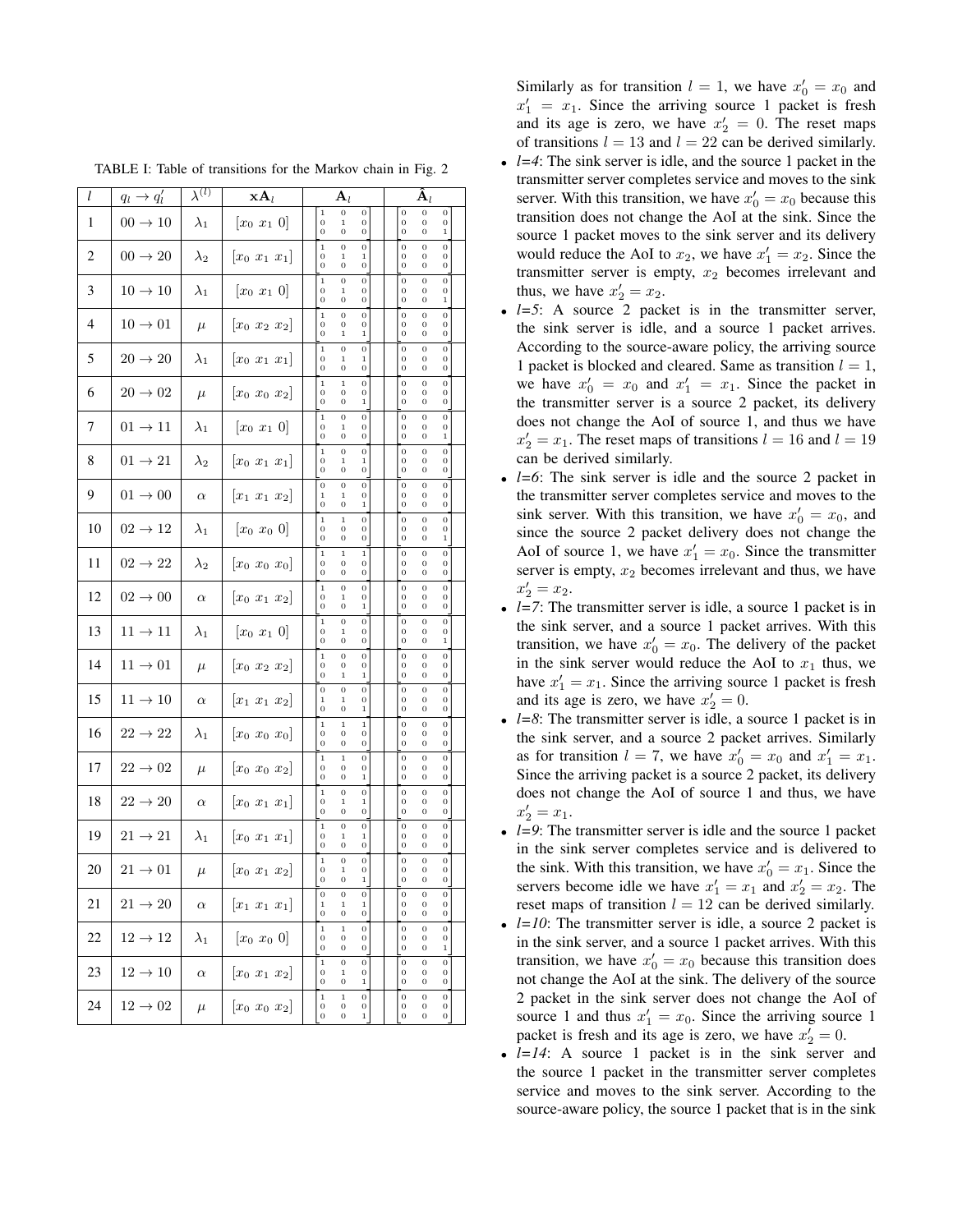server is preempted by the arriving source 1 packet. With this transition, we have  $x'_0 = x_0$  because this transition does not change the AoI at the sink. Since the source 1 packet moves to the sink server, we have  $x'_1 = x_2$ . Since the transmitter server is empty we have  $x'_2 = x_2$ . The reset maps of transition  $l = 17$  can be derived similarly.

- $\bullet$   $l=15$ : A source 1 packet is in the transmitter server and the source 1 packet in the sink server completes service and is delivered to the sink. With this transition, we have  $x'_0 = x_1$ . Since the sink server becomes idle we have  $x_1' = x_1$ . The delivery of the source 1 packet in the transmitter server reduces the AoI to  $x_2$  and thus,  $x_2' =$  $x_2$ . The reset maps of transitions  $l \in \{18, 21, 23\}$  can be derived similarly.
- *l=20*: A source 1 packet is in the sink server and the source 2 packet in the transmitter server completes service and moves to the sink server. According to the source-aware policy, the arriving source 2 packet is blocked and cleared. With this transition, we have  $x'_0 = x_0$ . The delivery of the packet in the sink server reduces the AoI to  $x_1$  and thus,  $x'_1 = x_1$ . Since the transmitter server is empty we have  $x'_2 = x_2$ . The reset maps of transition  $l = 24$  can be derived similarly.

*3) Calculation of the MGF of the AoI:* Recall from Section III that to calculate MGF of the AoI, we need to first ensure whether we can find non-negative vectors  $\bar{\mathbf{v}}_q = [\bar{v}_{q0} \cdots \bar{v}_{qn}], \forall q \in \mathcal{Q}$ , that satisfy (6). Having derived the matrices  $A_l$  for all transitions (see Table I), we can form the system of linear equations in (6). It can be shown that the system of linear equations in (6) has a non-negative solution. Consequently, using the derived  $A_l$  and  $A_l$  for the transitions in Table I, we can form the system of linear equations in (7). By solving the system of linear equations we can find the values of  $\bar{v}_{q0}^s$ ,  $\forall q \in \mathcal{Q}$ . Substituting  $\bar{v}_{q0}^s$ ,  $\forall q \in \mathcal{Q}$ , into (10) results the MGF of the AoI of source 1 under the proposed policy, given by the following theorem.

Theorem 1. *The MGF of the AoI of source 1 under the proposed source-aware packet management policy is given by* (13)*, as shown on the top of the next page, where*  $\bar{s} = s/\mu$ *,*  $\bar{\alpha} = \alpha/\mu, \ \bar{N} = \frac{\rho_1(\bar{\pi}_3 + \bar{\pi}_4)}{1+\pi^2}$  $\frac{\rho_1(s_3 + \kappa_4)}{1 + \rho_1 + \bar{\alpha} - \bar{s}},$ 

$$
\bar{M} = \frac{\rho_1(\bar{\pi}_0 + \bar{\pi}_1)(1 + \rho_1 + \bar{\alpha} - \bar{s}) + \bar{\alpha}(\bar{\pi}_3 + \bar{\pi}_4 + \bar{\pi}_6 + \bar{\pi}_7)}{(1 + \rho_1 + \bar{\alpha} - \bar{s})(1 + \rho_1 - \bar{s})},
$$
\n
$$
\xi_1 = \rho_1^3(3\bar{s} - 2\bar{s}^2 - 1) + \rho_1^2\rho_2(7\bar{s} - 6\bar{s}^2 - 1) +
$$
\n
$$
\rho_1^2(8\bar{s} - 15\bar{s}^2 + 8\bar{s}^3 - 1) + \rho_1\rho_2^2\bar{s}(5 - 6\bar{s}) +
$$
\n
$$
\rho_1\rho_2\bar{s}(8 - 24\bar{s} + 16\bar{s}^2) + \rho_1\bar{s}(3 - 15\bar{s} + 22\bar{s}^2 - 10\bar{s}^3) +
$$
\n
$$
\rho_2^3\bar{s}(1 - 2\bar{s}) + \rho_2^2\bar{s}(2 - 9\bar{s} + 8\bar{s}^2) +
$$
\n
$$
\rho_2\bar{s}(1 - 9\bar{s} + 18\bar{s}^2 - 10\bar{s}^3) - \bar{s}^2(1 - 8\bar{s} + 10\bar{s}^2 - \bar{s}^3),
$$
\n
$$
\xi_2 = \rho_1^3(\bar{s} - 1) + \rho_1^2\rho_2(3\bar{s} - 2) + \rho_1^2(10\bar{s} - 7\bar{s}^2 - 3) +
$$
\n
$$
\rho_1\rho_2^2(1 - 3\bar{s}) + \rho_1\rho_2(14\bar{s} - 14\bar{s}^2 - 2) + \rho_2^3\bar{s} + \rho_2^2(4\bar{s} - 7\bar{s}^2) + \rho_1(10\bar{s} - 21\bar{s}^2 + 12\bar{s}^3 - 1) + \rho_2(4\bar{s} - 14\bar{s}^2 + 12\bar{s}^3) +
$$
\n
$$
\bar{s}(1 - 7\bar{s} + 12\bar{s}^2 - 6\bar{s}^3),
$$

$$
\xi_3 = 2\rho \rho_1 (\bar{s} - 1) + 2\rho \bar{s} (\rho_2 + 2) + 2\rho_1 (2\bar{s} - 1) - 6\rho \bar{s}^2 + 2\bar{s} (1 - 3\bar{s} + 2\bar{s}^2),
$$
 and  

$$
\xi_4 = \bar{s}^2 - \bar{s} (1 + \rho) - \rho_1.
$$

# V. VALIDATIONS AND NUMERICAL RESULTS

By using the derived MGF, the mth moment of the AoI of source 1,  $\Delta_1^{(m)}$ , is given by  $\Delta_1^{(m)} = \frac{d^m (M_{\Delta_1}(s))}{d^m}$  $\Big|_{s=0}$ .

 $ds^m$ Fig. 3 illustrates the average AoI of source  $\tilde{1}$  and its standard deviation ( $\sigma$ ) as a function of  $\lambda_1$  for the proposed source-aware policy in comparison with the (source-agnostic) preemptive policy and the blocking policy studied in [14] for  $\mu = 1$ ,  $\alpha = 1$ , and  $\lambda = 5$ . As it can be seen, the preemptive policy outperforms the source-aware and blocking policies. The gap between the preemptive and the source-aware policies is (surprisingly) small, whereas the blocking policy underperforms by a large margin. In addition, when  $\lambda_1 \rightarrow \lambda$ (i.e.,  $\lambda_2 \rightarrow 0$ , and the system becomes single-source), the average AoI of the preemptive policy and the source-aware policy converge together, as expected.

Fig. 4 illustrates the Jain's fairness index [10] for the average AoI of sources 1 and 2 as a function of  $\lambda_1$  under the different packet management policies. As it can be seen, the blocking policy provides the fairest situation and the sourceaware provides the lowest fairness in the system.

We would like to point out that based on our experiments (not included herein due to space limitation), the same trend for the curves of the average AoI and fairness among the three considered policies appears to hold true for any choice of the parameters.

#### VI. CONCLUSIONS

We considered a multi-source system with computationintensive status updates and derived the MGF of the AoI under a source-aware packet management policy using the SHS technique. Using the derived MGF, we evaluated the average AoI, its standard deviation, and fairness. The results showed that the two source-agnostic policies introduced in [14] provide better fairness than that of the policy introduced herein. Moreover, the preemptive policy in [14] provides the lowest average AoI amongst the three policies.

## ACKNOWLEDGEMENTS

This research has been financially supported by the Infotech Oulu, the Academy of Finland (grant 323698), and Academy of Finland 6Genesis Flagship (grant 318927). The work of M. Leinonen has also been financially supported in part by the Academy of Finland (grant 319485). M. Moltafet would like to acknowledge the support of Nokia, Riitta ja Jorma J. Takanen, and Tauno Tönning Foundations.

#### **REFERENCES**

[1] S. Kaul, M. Gruteser, V. Rai, and J. Kenney, "Minimizing age of information in vehicular networks," in *Proc. Commun. Society. Conf. on Sensor, Mesh and Ad Hoc Commun. and Net.*, Salt Lake City, UT, USA, Jun. 27–30, 2011, pp. 350–358.